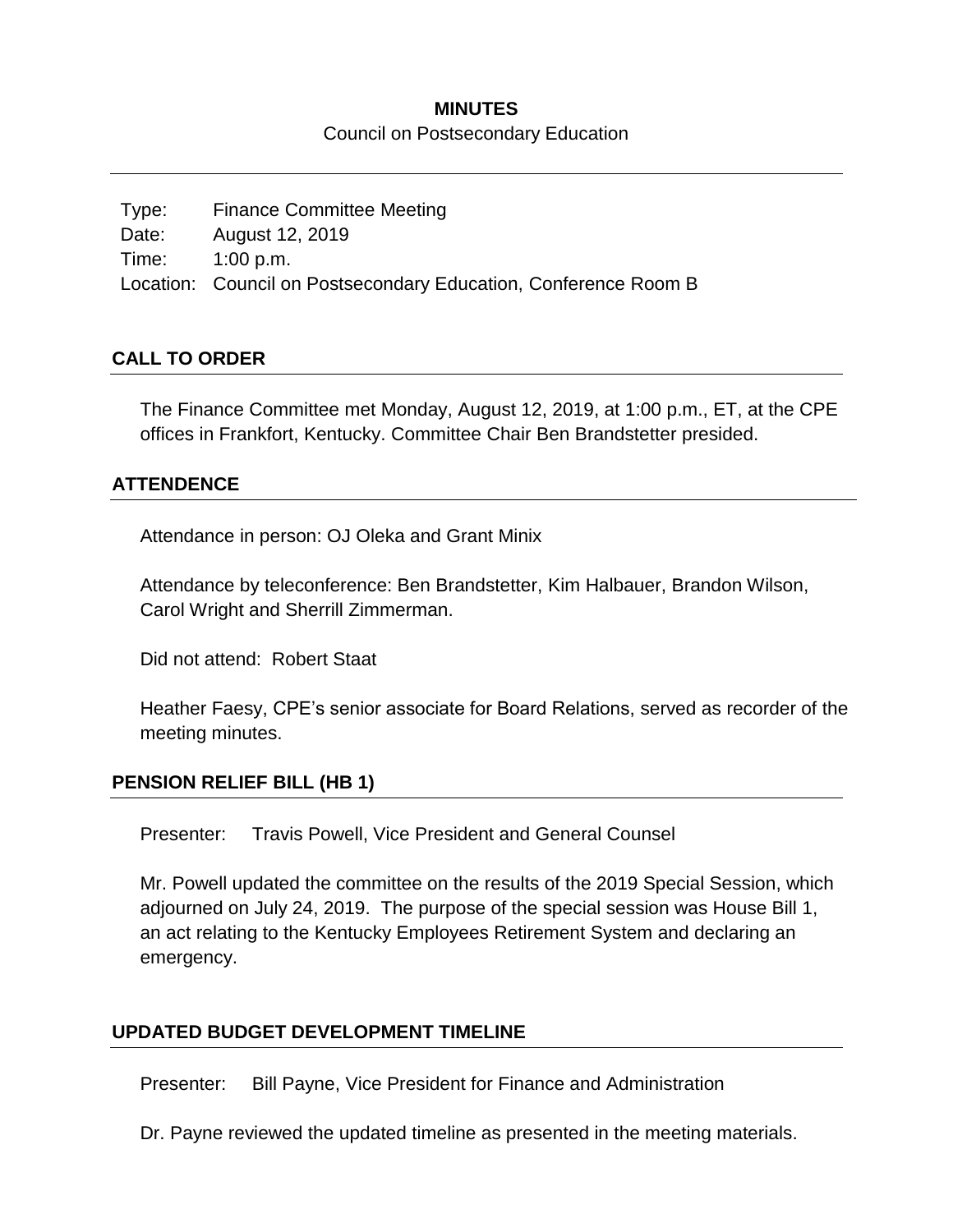# **DRAFT 2020-22 BUDGET RECOMMENDATION**

Presenters: Bill Payne, Vice President for Finance and Administration Shaun McKiernan, Director of Finance and Budget

Staff presented the work conducted thus far on developing a 2020-22 Biennial Budget Recommendation for the agency and public institutions. The agenda materials provided included detailed information on the following:

- Funding components and suggested request amounts;
- Performance funding distribution scenarios, taking into account hypothetical new funding and no change in the current model;
- Potential Bucks for Brains allocation requests by institution;
- Potential Asset Preservation allocation requests by institution; and
- Potential rationale for including each of the components requested.

Discussion among the committee centered on the inclusion of the Bucks for Brains component versus other priorities such as rising pension costs and asset preservation.

### **PERFORMANCE FUNDING**

Presenters: Bill Payne, Vice President for Finance and Administration Shaun McKiernan, Director of Finance and Budget

Staff updated the committee on discussions centered on performance funding at the August campus Presidents meeting.

## **NONRESIDENT STUDENT TUITION POLICY**

Presenters: Bill Payne, Vice President for Finance and Administration

Dr. Payne presented potential amendments for the Tuition and Mandatory Fee Policy in regards to nonresident students. Dr. Payne asked the committee members to review the revisions and provide feedback before the next meeting, where it will be presented as an action item for approval.